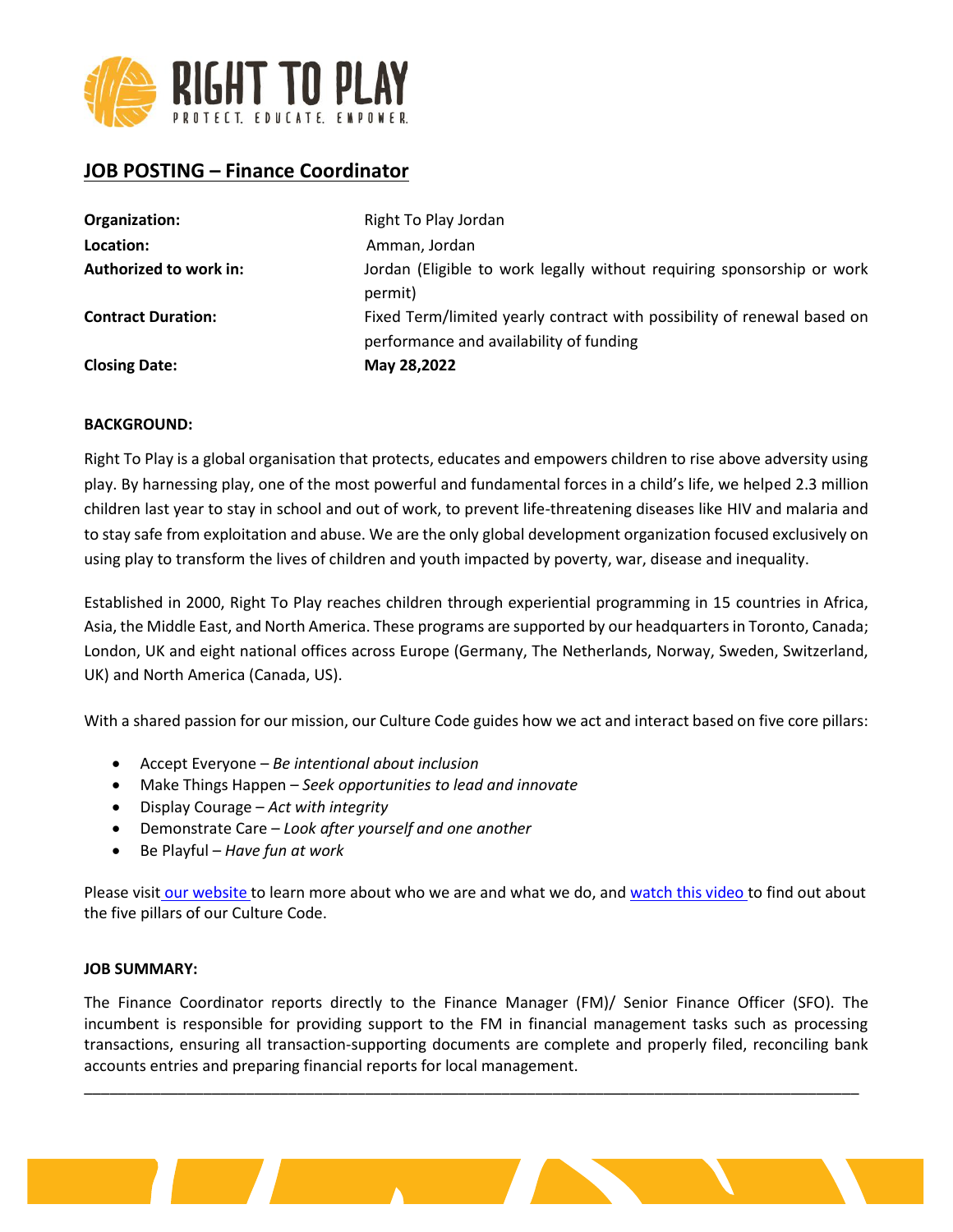

### **INDIRECT ADVISORY RESPONSIBILITES:**

The incumbent deals with the country staff specially Project Officers, Field Facilitators. He/she is expected to provide advices to the country staff when necessary.

#### **PRIMARY RESPONSIBILITIES:**

In accordance with Right To Play (RTP) approved policies and procedures, the incumbent:

# **Financial Accounting and Reporting: 50%**

- Ensures that all documents are complete, with the appropriate supporting documents, reviewed and approved before processing for payment and filed accordingly.
- Ensures that all payments are processed on time.
- Oversees the daily management of financial transactions; assists the FM/SFO in the monitoring and follow up of project finances in the country.
- Performs monthly petty cash count as well as petty cash spot checks.
- Reviews all petty cash expenditures and replenishment requests.
- Oversees routine banking services including collecting bank statements, making bank transfers depositing and withdrawing cash.
- Assists in cash planning and forecast for the duty station.
- Responsible for elaboration, maintenance, and reconciliation of cashbooks.
- Records all financial transactions into the Accounting management system.
- Produces monthly bank reconciliation statements and consolidates them for review by the FM/SFO.
- Responsible for budget follow up and the checking of correct use of codes.

<u>a shekara ta 1989, a shekara ta 1989, a shekara ta 1989, a shekara ta 1989, a shekara ta 1989, a shekara ta 19</u>

• Assists the Finance Manager in the preparation of financial reports and forecasts.

# **Financial Implementation and compliance: 45%**

- Produces regular financial reports upon request.
- Timely review of the field Activity Financial Reports (verifying the coding, arithmetical accuracy, documentation, authorization) and subsequent feedback to ensure timely submission to FM/SFO.
- Provides assistance in internal and external audits.
- Ensures that an appropriate financial policy and procedures framework is in place to guide the Organisation's financial decision making.
- Ensures that he/she is abreast with the current grant conditions and complies with grant conditions.
- Supports FM/SFO on staff trainings on RTP rulers, policies and procedures and donor requirements.
- Supports FM/SFO to ensure that partners are aware and adhering to partnership manuals procedures.
- Follow up with Partners including field visits and ensure that all their reports, supporting documents are according to RTP and donor policies and procedures.
- Stays abreast on program priorities and makes occasional field trips to monitor finance related issues and procedures.
- Stays abreast on the latest development in tax and other related laws in the country; ensures that RTP complies with all Government statutory regulations including licensing payment of taxes and social security fund; ensures timely submissions of such deductions to the relevant authorities.
- Ensures all financial files are complete and up to date including National Social Security Fund (NSSF) and Taxes.

# **Performs other duties as assigned 5%**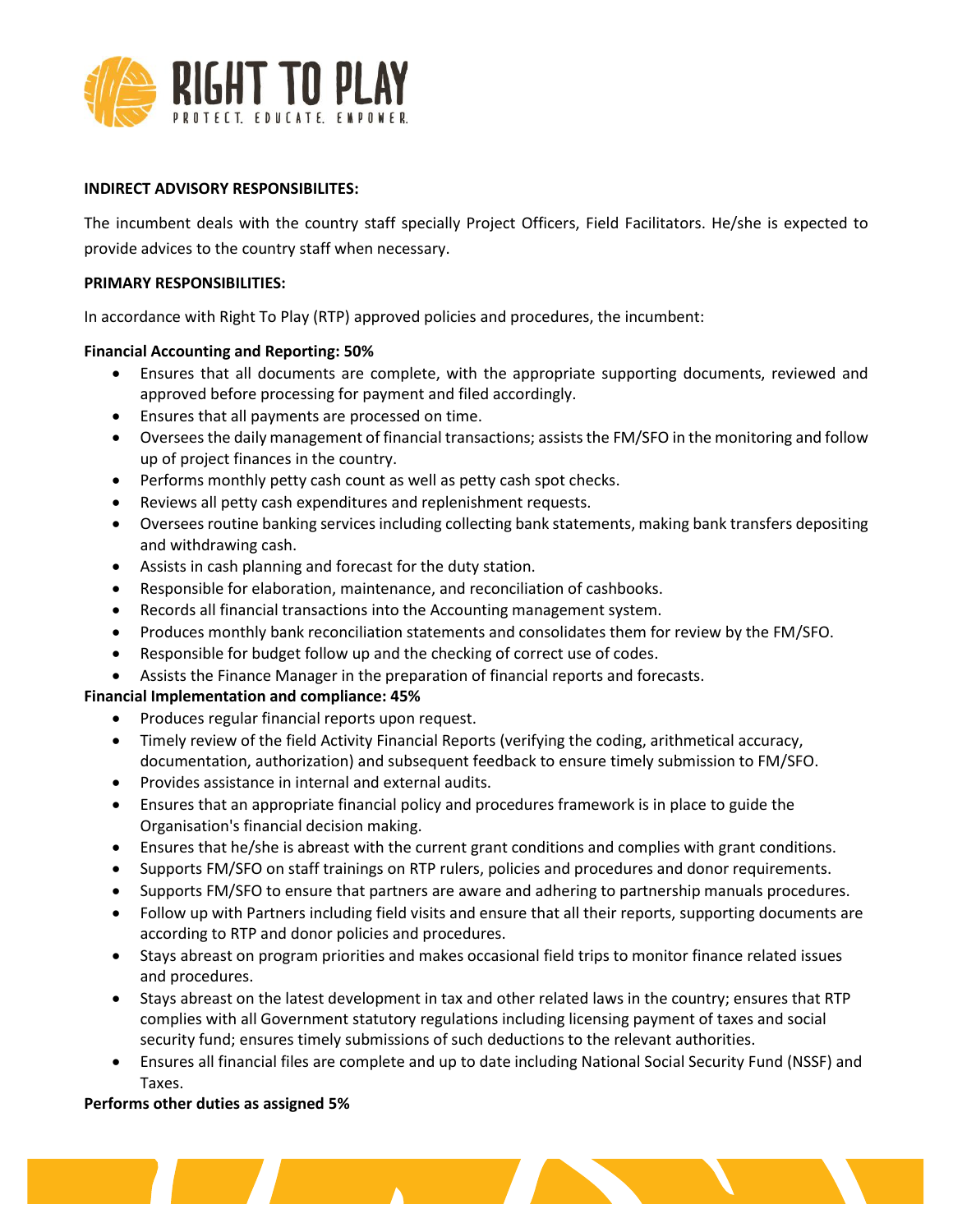

#### **PLANNING AND ORGANIZING:**

The incumbent is expected to come up with a monthly plan in line with the country work plan where financial matters are concerned. However, the incumbent is expected to respond to urgent matters as directed by the supervisor.

\_\_\_\_\_\_\_\_\_\_\_\_\_\_\_\_\_\_\_\_\_\_\_\_\_\_\_\_\_\_\_\_\_\_\_\_\_\_\_\_\_\_\_\_\_\_\_\_\_\_\_\_\_\_\_\_\_\_\_\_\_\_\_\_\_\_\_\_\_\_\_\_\_\_\_\_\_\_\_\_\_\_\_\_\_\_\_\_\_\_

# MINIMUM QUALIFICATIONS (Must have):

#### **EDUCATION/TRAINING/CERTIFICATION:**

Bachelor's degree in Accounting, Finance, Business Administration or related discipline.

#### **EXPERIENCE:**

Minimum of 2 years' experience in accounting or grant management.

# **COMPETENCIES/PERSONAL ATTRIBUTES/SKILLS:**

- Ability to work independently with little supervision
- Ability to work well under pressure and deadline
- Integrity and details focused
- Ability to multitask and work within deadlines
- Good analytical skill
- Ability to work with staff at all levels and across departments

# **TECHNICAL SKILLS:**

- Proficiency in use of Microsoft applications, including Excel and Word
- Good skill at using financial software applications
- Skilled in maintaining documentation
- Good written and oral communication skills
- Good knowledge of accounting practice, policies and procedures

<u>and the community of the community of the community of the community of the community of the community of the community of the community of the community of the community of the community of the community of the community</u>

#### **LANGUAGES:**

Fluency in spoken and written English and Arabic.

#### **DESIRED QUALIFICATIONS (An Asset):**

Previous work experience with an l/NGO

# **JOB CONTRIBUTIONS/IMPACT:**

#### **(A) PROBLEM SOLVING**

The incumbent is expected to deal with day to day work issues independently. Seeks guidance from the FM/SFO when dealing with unusual situations.

# **(B) FINANCIAL IMPACT**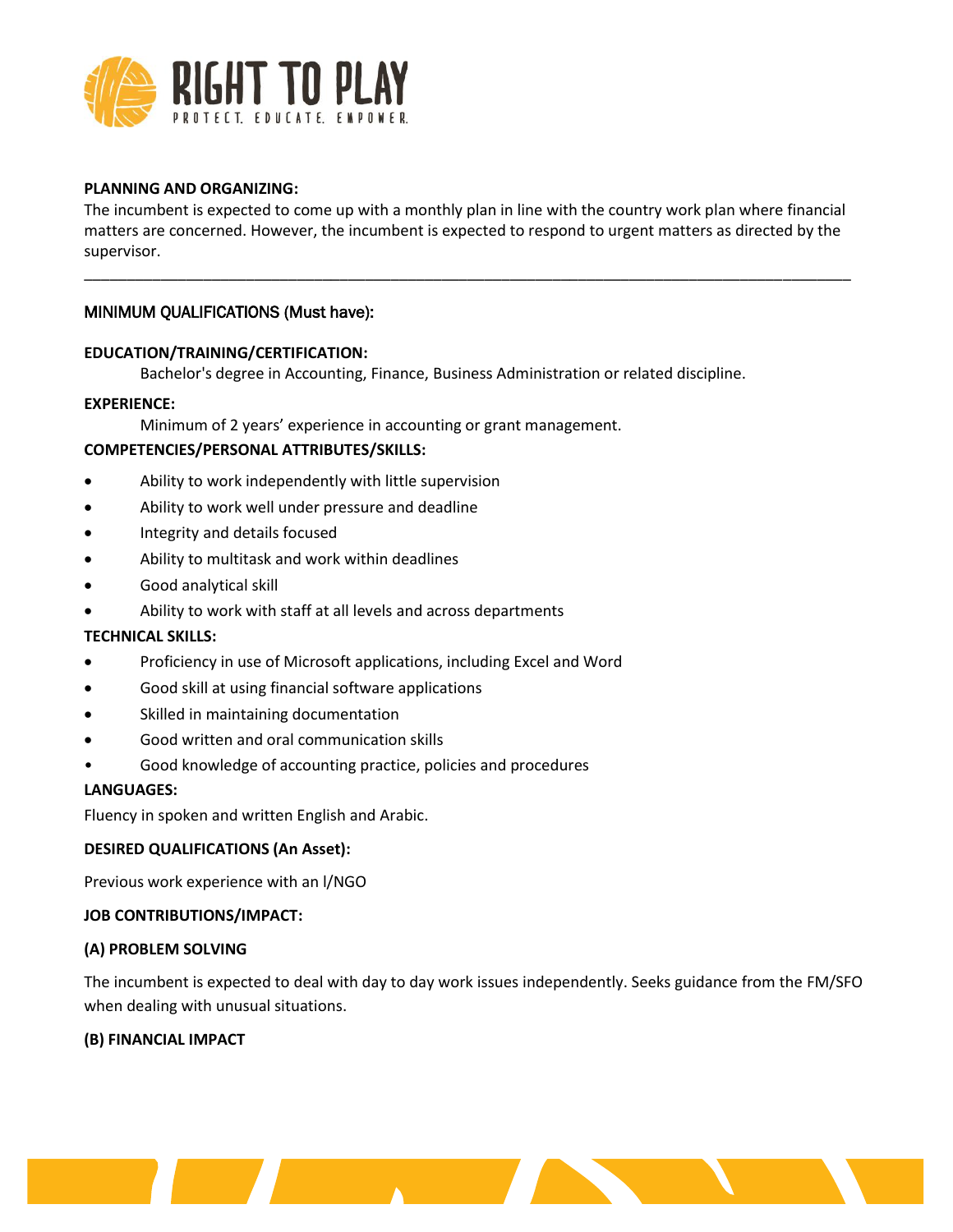

Failing to submit accurate and timely financial reports will have negative impact on the financial aspect of RTP in the country of operation. The incumbent is accountable for the quality and accuracy of data imputed into the financial system.

# **(C) INFORMATION MANAGEMENT**

The incumbent is expected to keep information, records, data and files in safe place and share the information only with the authorized level.

# **(D) CONTINUOUS IMPROVEMENT**

The incumbent is expected to cite improvements to the work process, discuss with the Supervisor on these improvements and help others in using the improved process.

# **(E) RELATIONSHIP MANAGEMENT**

The incumbent is expected to enhance relationships with all staff in the country office. The incumbent is expected to maintain good relationships with counterparts in the banks and insurance providers.

# **CONTACTS/KEY RELATIONSHIPS:**

# **(A) Internal**

Finance Manager, Senior Finance Officer, Program Manager/ Director, Country Director, other country and project staff.

# **(B) External**

Partners, IT services provider and insurance providers.

# **WORKING CONDITIONS:**

# **(A) PHYSICAL ENVIRONMENT AND EFFORT**

The incumbent will be working in an office environment for the majority of the time.

# **(B) SENSORY DEMANDS**

The incumbent's job requires concentration and accuracy especially when dealing with financial data.

# **(C) MENTAL DEMANDS**

The job requires attention to deadlines.

# **ADDITIONAL JOB RELATED CONDITIONS:**

The incumbent is required to travel within the country,

# **WHAT YOU'LL GET:**

The opportunity to work with a passionate, innovative and collaborative team where you have the ability to make things happen. You will gain experience working for a globally recognized organization with a healthy culture premised on our Culture Code (accept everyone, make things happen, display courage, demonstrate care and be

<u> 1999 - Jan Sterling Sterling Sterling Sterling Sterling Sterling Sterling Sterling Sterling Sterling Sterling</u>